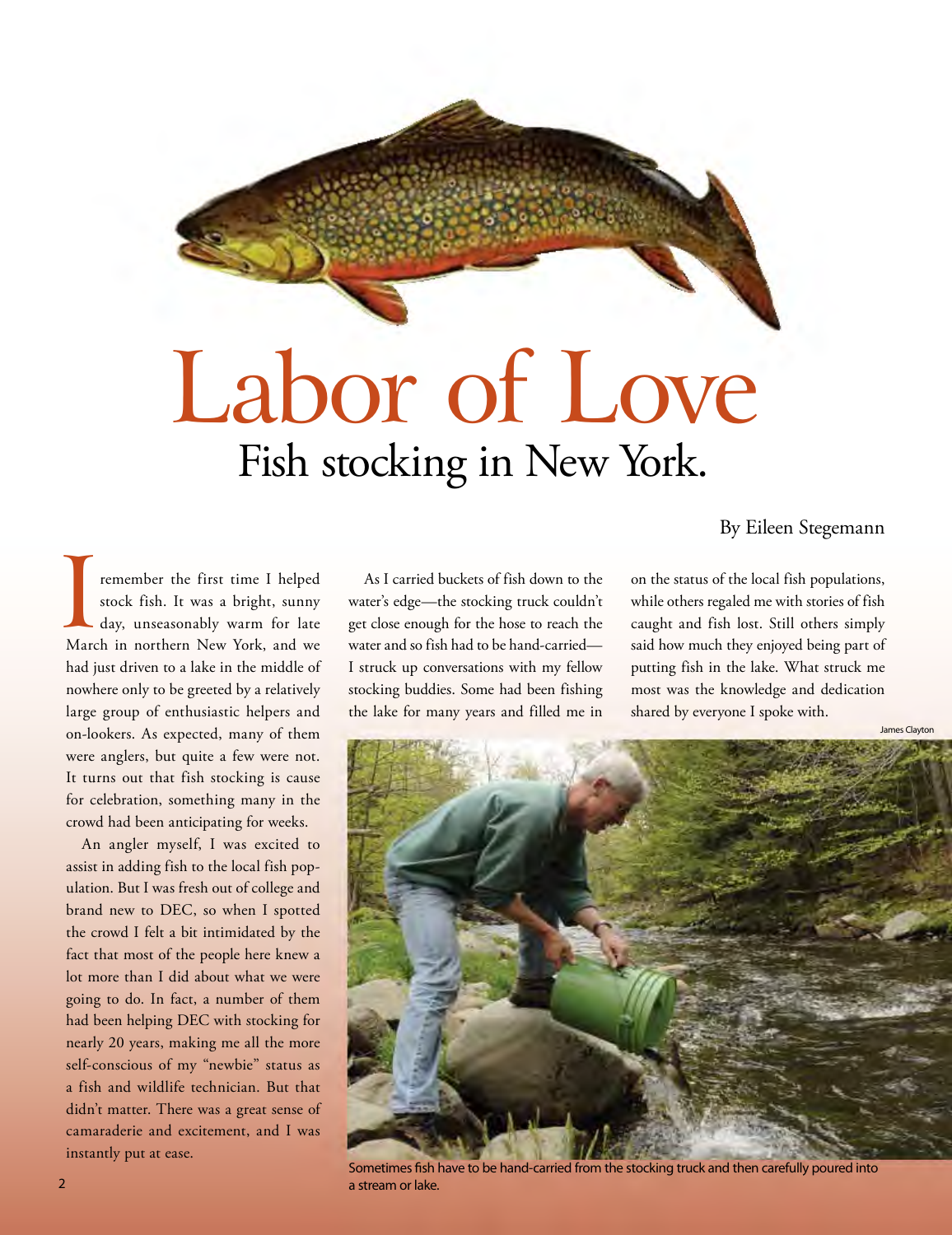

Susan L. Shaf

 cially when you're carrying pails full of Stocking fish can be hard work—espefish and water down a somewhat steep embankment. At 23 years old, I was amazed at the stamina of some of the more "mature" helpers, and even more impressed by the people who did this for a living. The phrase I heard over and over again was, "it's a labor of love."

 with huge salmon all making their way the large fish with apparent ease. They The following fall I went to the then newly built Salmon River Hatchery to take photos. My assignment was to document and familiarize myself with the hatchery operation, especially the spawning process. The adjacent river and hatchery raceway were literally choked upstream in a spawning run. I'd never seen such huge fish up close (many were more than two feet long), and it was fascinating to watch hatchery staff handle

 *New York State Conservationist, April 2011* 

collected eggs, mixed them with milt (fish sperm), and then kept them for what would be a future crop of fish.

When my work took me to Rome Hatchery, I got a closer look at the fishraising process. As I toured the facility, I gained a greater appreciation for the scope and precision of the work. There were many troughs containing screened baskets full of trout eggs. Staff explained that these were incubators where



Hatchery staff collect and mix together eggs (left) and milt, or sperm (right), from adult fish to produce what will be a future crop of fsh.

Susan L. Shafer

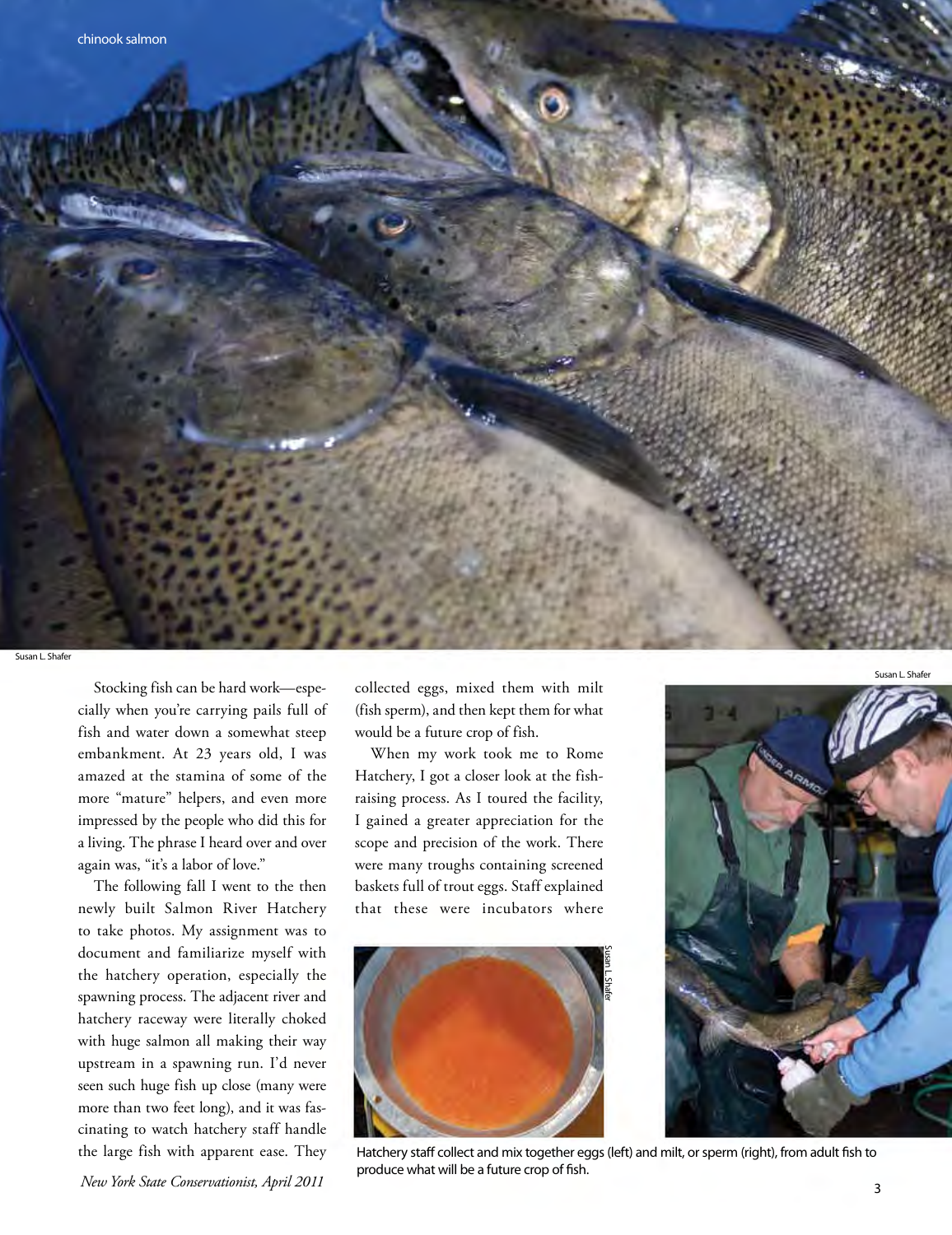**EN PORK∙ST** 

economy.

By choosing to recreate in New York State, you support local businesses, and the Empire State's economy as a whole!

#### New York's Fish **Hatcheries**

DEC operates 12 fish hatcheries across the state. All are open to the public from spring through fall, and several are open year-round.

 chinook salmon, coho salmon, sturgeon, paddlefish and round Each hatchery specializes in raising one or more species of fish, including brook trout, brown trout, rainbow trout, lake trout, steelhead, landlocked salmon, walleye, mus kellunge, tiger muskellunge, lake whitefish.

Together, DEC's hatcheries annually produce more than 200 million fish, weighing nearly 1,000,000 pounds.

 Most fish are taken to stocking sites on specially equipped trucks. DEC stocking trucks annually log more than half a million miles. Some remote waters are stocked by airplane or helicopter.

To ensure the best survival of stocked fish, various life stages are stocked at different times of the year: fingerlings (young fish three to five inches long) are generally stocked in the fall; yearlings (older fish six to nine inches long) are stocked in the spring.

Check out DEC's website <www.dec.ny.gov/outdoor/7742>. html to see hatchery locations available visiting times, and fish species present. For a list of stocked waters, check out www.dec. [ny.gov/outdoor/7739.html](https://ny.gov/outdoor/7739.html).

4

Huge salmon and trout<br>Look for this make their way upstream and into the Salmon River<br>symbol to learn and into the Salmon River in the move you can how you can hatchery during their the support NY's the support NY's annual spawning runs.